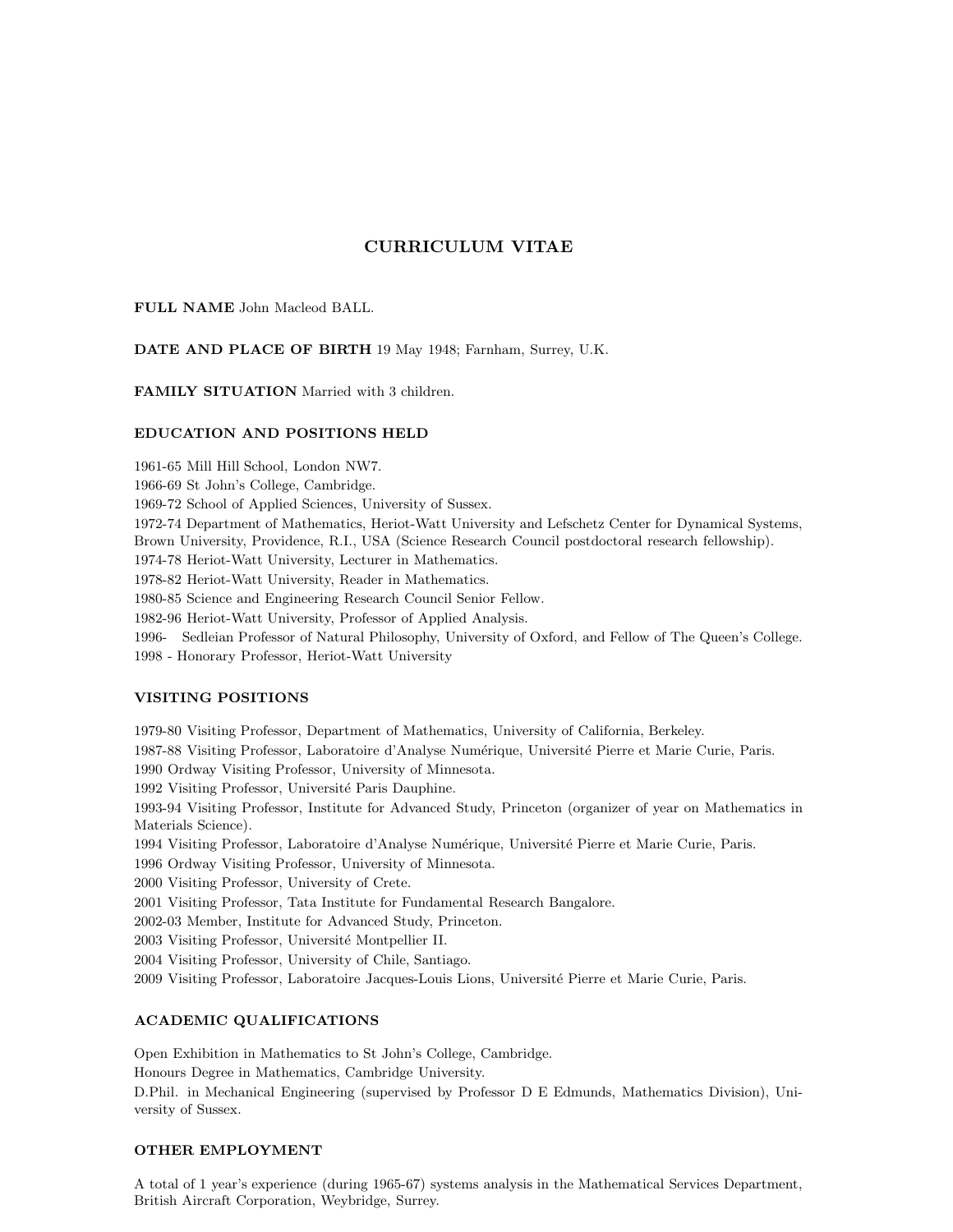#### AWARDS, FELLOWSHIPS

Fellow of Royal Society of Edinburgh (elected 1980). Whittaker Prize of Edinburgh Mathematical Society 1981. Junior Whitehead Prize of London Mathematical Society 1982. Fellow of Royal Society of London (elected 1989). Keith Prize, Royal Society of Edinburgh, 1990. Honorary Degree, Ecole Polytechnique Fédérale de Lausanne, 1992. Naylor Prize of London Mathematical Society, 1995. Honorary D.Sc., Heriot-Watt University, 1998. Theodore von Karman Prize of the Society for Industrial and Applied Mathematics, 1999. Associé Etranger, Académie des Sciences, Paris, (elected 2000). Honorary D.Sc. University of Sussex, 2000. David Crighton Medal, jointly awarded by the Institute of Mathematics and its Applications and the London Mathematical Society, 2003. Honorary D.Sc. Université Montpellier II, 2003. Fellow, Institute of Mathematics and its Applications, 2003. Honorary D.Sc. University of Edinburgh, 2005. Foreign Member, Istituto Lombardo, 2005. Knighthood, 2006. Royal Medal, Royal Society of Edinburgh, 2006. Foreign Member, Norwegian Academy of Science and Letters, 2007. Honorary Member, Edinburgh Mathematical Society, 2008. Member. Academia Europaea, 2008.

# CURRENT EDITORIAL POSITIONS

Chief Editor (with R.D. James), Archive for Rational Mechanics and Analysis

Member of Editorial Boards of: Analyse Nonlinéaire (Institut Henri Poincaré); Annali di Matematica Pura ed Applicata; Applicable Analysis; Calculus of Variations and Partial Differential Equations; Control, Optimization and Calculus of Variations; Dynamics and Differential Equations; Journal of Differential Equations; Mathematics in Action; Journal de Mathématiques Pures et Appliquées; Mathematical Methods and Models in Applied Science; Tbilisi Mathematical Journal.

Editor, Oxford Mathematical Monographs, Oxford Lecture Series in Mathematics and its Applications (Oxford University Press).

Consulting Editor, World Scientific Series in Applied Analysis.

Editorial Board, Unione Matematica Italiana Lecture Notes Series.

# PAST EDITORIAL POSITIONS

Executive editor, Proceedings A, Royal Society of Edinburgh, 1987-92.

Member of Editorial Boards: Archive for Rational Mechanics and Analysis, Interfaces and Free Boundary Problems, Journal of Elasticity, Mathematical Modelling and Numerical Analysis, Differential Equations and Applications, Physica D, Proceedings Royal Society of London.

Consulting Editor, Birkhauser series on Progress in Nonlinear Differential Equations and their Applications, 1989-94.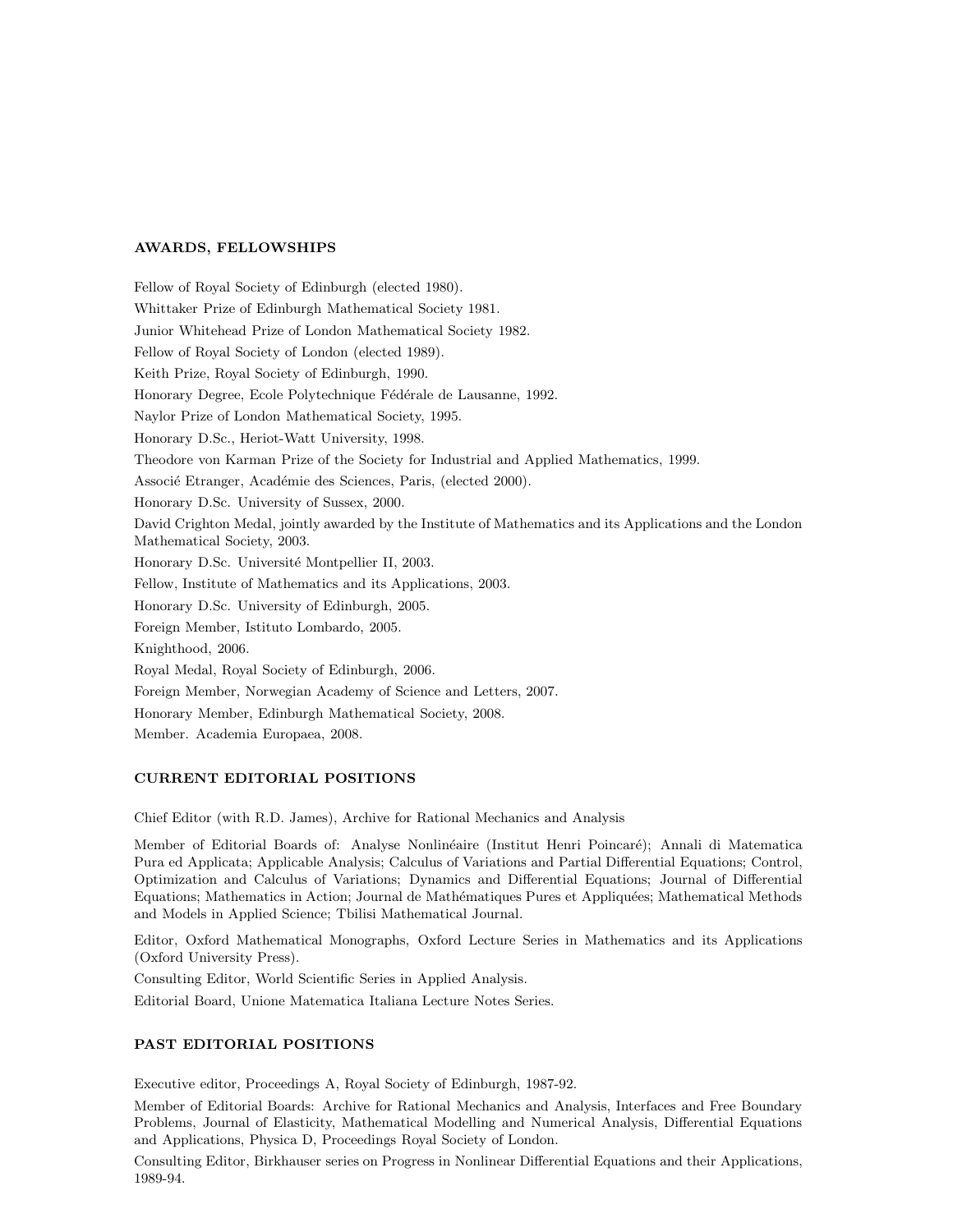#### CURRENT PROFESSIONAL ACTIVITIES

#### National and International

Member of Executive Committee and Past-President of International Mathematical Union (IMU), 2007-10. Chair, IMU Committee on Electronic Information and Communication (CEIC) Programme Committee, International Centre for Mathematical Sciences, Edinburgh, 1991-. Member, Board of Governors and Scientific and Academic Advisory Committee, Weizmann Institute, Rehovot, Israel, 1998-. Council, Weizmann Institute Foundation, 2000-. Conseil de Recherche et de l'Enseignement, Ecole Polytechnique, Palaiseau, 2001- ´ Chair, Scientific Steering Committee (and Member of Management Committee, National Advisory Board), Isaac Newton Institute, 2006- Member, EPSRC College. Trustee of MARM (Mentoring African Research in Mathematics project (of IMU, LMS, AMMSI, funded by Nuffield Foundation and Leverhulme Trust).

# Oxford

Vice-Chairman, Mathematical Institute. Director, Oxford Centre for Nonlinear PDE. Mathematical Institute Executive Committee Mathematical Institute Development Committee Mathematical Institute Building Committee Member, Divisional Board MPLS.

# PAST PROFESSIONAL ACTIVITIES

National and International

U.K. Delegation to General Assembly of International Mathematical Union, 1986, 1994, Chief Delegate 1998.

President, Edinburgh Mathematical Society, 1989-90 Sectional Committee 1, Royal Society, 1990-93. Steering Committee, International Centre for Mathematical Sciences, Edinburgh, 1991-96. Scientific Advisory Board, Isaac Newton Institute, Cambridge, 1991-95. Council of London Mathematical Society, 1992-93, 1995-96. Partial Differential Equations Sectional Panel for International Congress of Mathematicians, 1994. Council, Engineering and Physical Sciences Research Council, 1994-99. Scientific Board, Basic Research Institute in the Mathematical Sciences (Hewlett-Packard), 1994-2001. Jury Senior de l'Institut Universitaire de France, 1996. Applied Nonlinear Systems Panel, EPSRC, 1996-97. President of London Mathematical Society, 1996-98. Conseil Scientifique, l'Institut Henri Poincaré, 1996-2000. Scientific Committee, CNRS UMR, Lyon, 1997. Member, 1998 Fields Medal Committee of the International Mathematical Union. President 1998-99, Mathematics Section, British Association for the Advancement of Science. Chair of Nominating Committee, London Mathematical Society, 1999. Evaluation Panel for Department of Mathematics, Ecole Polytechnique Fédérale de Lausanne, 1999. Nominating Committee of London Mathematical Society, 1999-2001. Chair of Review Panel, Isaac Newton Institute, 1999. Chair, Mathematics Advanced Fellowships Panel of EPSRC, 2000-01. Science Steering Committee, National Institute for Environmental eScience, Cambridge, 2001-2. Member, CNRS Review Panel, Mathematical Institute of Toulouse, 2002. Program Committee, International Congress of Mathematicians, Beijing, 2002. Member, Peter Gruber Foundation Cosmology Prize Committee (IMU representative), 2002-04. Member of first Abel Prize Committee, 2002-03.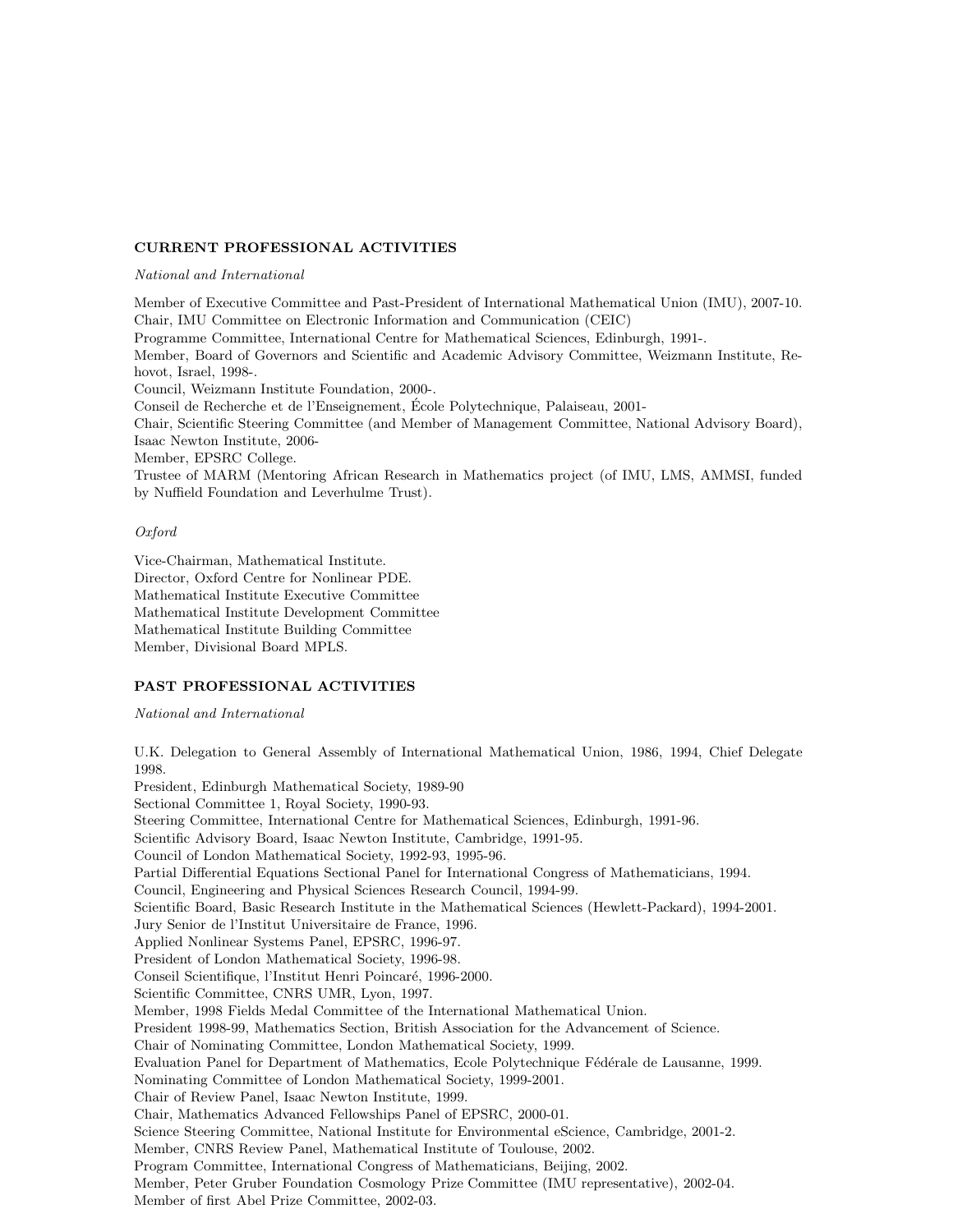Member, Selection Committee for position at ICTP, Trieste, 2004. President, CNRS Evaluation Committee, Centre de Mathématiques Appliquées, Ecole Polytechnique, 2004. International Council for Science, 2003-06 President, International Mathematical Union 2003-06. Chair, Fields Medal Committee, 2006. Chair, Review Committee, Department of Mathematics, Politecnico di Milano, December 2007 Programme Committee, 2008 European Congress of Mathematics. Chair, AERES Evaluation Committee, for the mathematics laboratories of the Universities Paris 6 and 7, at Chevaleret, 2008. Member, Evaluation Committee for School of Mathematics, Institute for Advanced Study, Princeton, 2008. Member of various Chair Selection Committees, e.g. at Cambridge, Loughborough, St Andrews, Dundee, Kent, Sussex, Warwick, ETH Zurich.

#### Oxford

Electoral Board for Chair in Numerical Analysis 1996-97 Selection Panel for University Lectureship in Applied Mathematics 1997. Selection Panel for Praelectorship in Applied Analysis, Lincoln College 1997. Selection Panel for Hardy Junior Research Fellowship, New College, 1998. Selection Panel Junior Lectureship in Mathematics 1998. Electoral Board, Chair in Mathematics and its Applications Electoral Board, Wallis Chair. Selection Panel GCHQ Research Fellowship, Merton College, 2000. Committee of Management, Glasstone Benefaction 1997-2001. Selection Panel for University Lectureship in Nonlinear Analysis, 2002. Convener, Mathematical Institute Colloquium, 1998-2002. Delegate, Oxford University Press 1998-2008. Chair, Research Committee of Mathematical Institute 2000-2008

#### MAJOR CONFERENCE ORGANIZATION

Systems of Nonlinear Partial Differential Equations, NATO ASI, Oxford, 1982.

The Mathematics of Nonlinear Systems (co-organiser J.F. Toland), Bath, 1991.

Mathematical Problems in Materials Science, International Centre for Mathematical Sciences special year, 1991-92.

Mathematical Continuum Mechanics (co-organisers R.D. James, A. Mielke), Oberwolfach 1997.

Euroconference, New Mathematical Methods in Continuum Mechanics (co-organiser S. M¨uller), Anogia, Crete, 2000.

Mathematical Continuum Mechanics (co-organisers R.D. James, S. Müller)), Oberwolfach 2000.

Instructional Conference on Nonlinear Partial Differential Equations, ICMS 2001 (co-organisers M.J. Esteban, J.F. Toland)

Progress in Partial Differential Equations, ICMS 2001, (co-organisers A. Grigoryan, S Kuksin)

Conference on Nonlinear Partial Differential Equations in Continuum Physics (in honour of 60th birthday of C.M. Dafermos), Heidelberg, 3-6 December 2001.

Quasiconvexity and its applications, Princeton, 14-16 November 2002 (co-organisers Weinan E., R.V. Kohn, S. Müller).

PDE and Materials, Oberwolfach, 7-13 September 2003 (co-organisers: R.D. James, S. Müller).

PDE and Materials, Oberwolfach, 24-30 September 2006 (co-organisers: R.D. James, S. M¨uller).

# CURRENT MAJOR RESEARCH GRANTS

EU RTN Multimat Network MRTN-CT-2004-505226 2004-08, total for network 3.7 million euro.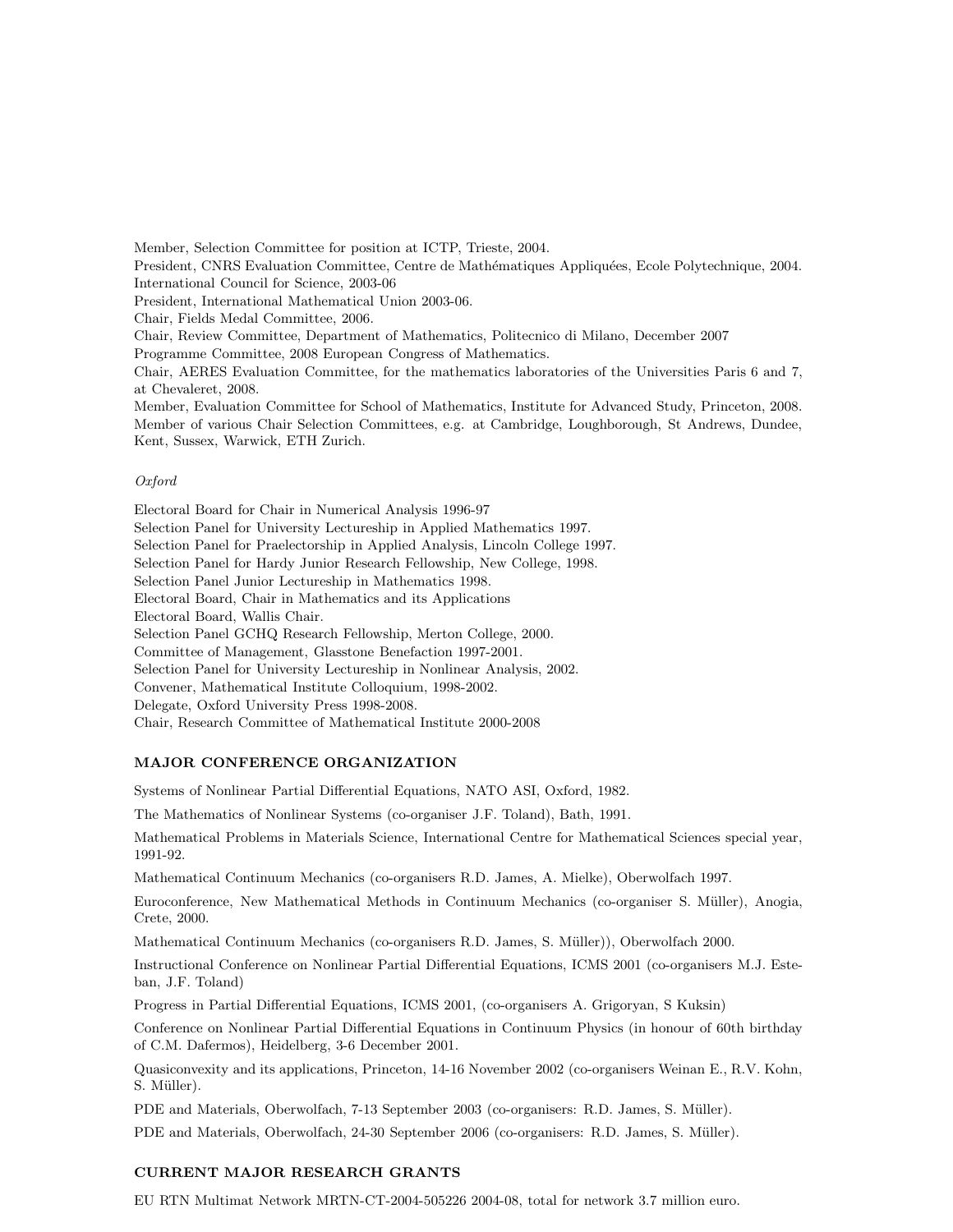Principal Investigator, New Frontiers in the Mathematics of Solids, EPSRC Critical Mass grant, £1.16 million, 2006-11.

Principal Investigator, Analysis of Nonlinear Partial Differential Equations, EPSRC Science and Innovation Grant, £2.78 million, 2007-13.

Principal Investigator, Equilibrium Liquid Crystal Configurations, EPSRC Standard Research Grant, £314K, 2006-10.

#### Ph.D STUDENTS

G.Andrews 1979, B.Dacorogna 1980, M.C.Calderer 1981, J.C.Currie 1983, J.Sivaloganathan 1984, N.C.Owen 1986, P.J.Davies 1987, S.M¨uller 1989, P.Lin 1990, G. Friesecke 1993, G.J. Ruddock 1994, A. Taheri 1998, Z. Iqbal 1999, A. Forclaz 2002, J.J. Bevan 2003, M. Jungen 2005

Current Ph.D. students: B. Muite, Y. Sengul, B. Tsering Xiao, D. Henao, K. Koumatos

# SELECTED INVITED LECTURES IN LAST 5 YEARS

The regularity of minimizers in elasticity, DiPerna Memorial Lecture, Berkeley, 30 January 2003.

Compatibility, microgeometry and materials, Plenary lecture,  $24^{th}$  Brazilian Mathematical Colloquium, Rio de Janeiro, 30 July 2003

Mathematical models of martensitic microstructure, Plenary lecture, European Symposium on Martensitic Transformations, Cranfield University, 19 August 2003.

The regularity of energy minimizers in elasticity, Workshop on Geometry, Elasticity and Gravitation, Albert Einstein Institute, Golm, 9 October 2003.

Global attractors for semiflows without uniqueness, Workshop on Computational Modelling in Dynamical Systems, Budapest, 14 October 2003.

Incompatibility of gradients and quasiconvexity, Workshop on Nonlinear Analysis and Numerics, Bonn, 28 October 2003.

Incompatibility and quasiconvex functions, International Colloquium on Theoretical and Numerical Nonsmooth Mechanics, Montpellier, 19 November 2003.

Global attractors for semiflows without uniqueness, International Conference on Mechanics and PDEs - On the occasion of Marshall Slemrod's 60th Birthday, University of Wisconsin, Madison, 30 April 2004.

Compatibility and crystal microstructure, Fourth SIAM Conference on Mathematical Aspects of Materials Science, Los Angeles, 22 May 2004.

Quasiconvexity and compatibility, International Conference on Mathematics and its Applications (in honour of 60th birthday of Roderick Wong), City University, Hong Kong, 28-31 May 2004.

Nucleation of phases and local minimizers of energyIUTAM Symposium on Size Effects on Material and Structural Behavior at Micron- and Nano-scales, The Hong Kong University of Science and Technology, Hong Kong, 31 May - 4 June, 2004.

Compatibility and Crystal Microstructure, PACOM2004, Tunis, 1 September 2004.

Compatibility and phase nucleation, Trends in the Calculus of Variations, Parma, September 15 - 18, 2004.

Attractors for semiflows without uniqueness, and Mathematical models of crystal microstructure, Pathways Lecture Series, Keio University, 3-4 October 2004.

Microstructure Formation and Morphology in Crystals, GAMM Conference, Luxembourg 28 March - 1 April 2005.

Open problems in the calculus of variations and elasticity, Mathematics 2005, Liverpool, 4 April 2005.

Open problems in elasticity, Third M.I.T. Conference on Computational Fluid and Solid Mechanics, MIT, 14-17 June 2005.

Phase nucleation in solids, Global methosds for nonlinear differential equations, in honour of 60th birthday of Charles Stuart, Lausanne, 22 June 2005.